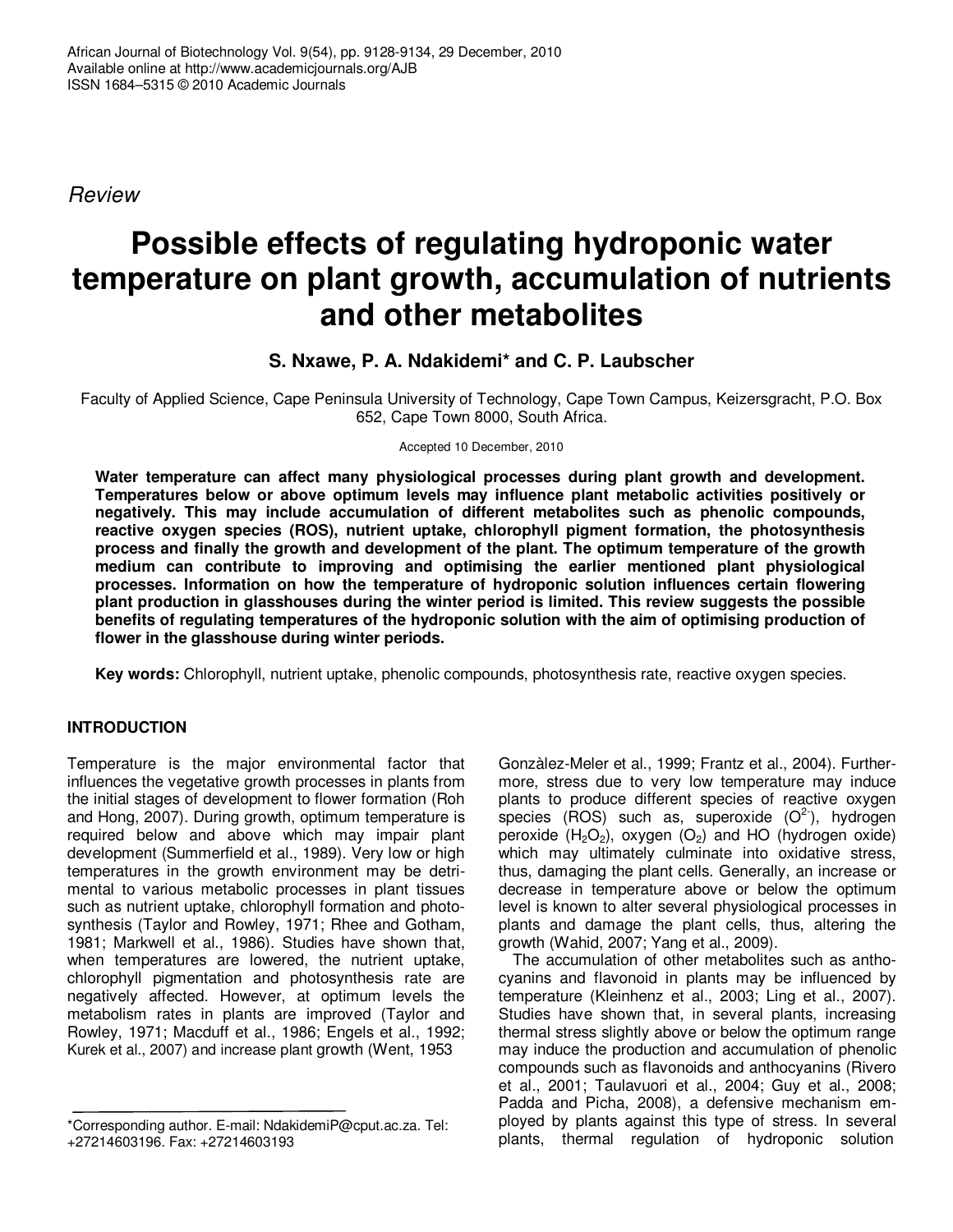temperature may optimise the plant physiological processes mentioned earlier, thus, affecting the quality of the plant.

Due to a decrease in temperature, commercial growers experience a lower level of ornamental plant production during winter than in summer (Olivier, 1974; Mills et al., 1990). However, there is a high demand for flowers during winter season when temperatures are below optimum for flower production. During this period, the production levels are lower due to lowered temperature (Olivier, 1974; Mills et al., 1990). By modifying irrigation water temperature to optimum levels, specific ornamental plants can be grown hydroponically in greenhouses during the winter period. Heating of hydroponic solution in greenhouse production has shown success in other parts of the world in a variety of crops (Moorby and Graves, 1980; Rovira, 2005; Kozai, 2006; Sethi and Sharma, 2007). This review exploits the potential of increasing production of flowers during winter season by regulating temperatures in the hydoponic solution to optimize plant growth.

#### **EFFECTS OF REGULATING HYDROPONIC WATER TEMPERATURE ON PROFILING OF SECONDARY METABOLITES PRODUCTION SUCH AS FLAVONOID AND ANTHOCYANINS**

Phenolic compounds are the major molecules among plant secondary metabolites and they play a very important role in plant development (Ndakidemi and Dakora, 2003; Makoi and Ndakidemi, 2007). In the vacuole of a plant organ such as leaves and flowers, anthocyanins plays major role in flower colour and fragrance (Harborne, 1980; Schijlen et al., 2004). Anthocyanins and flavonoid accumulation in plants is influenced by environmental factors such as light, temperature and other stress levels (Kleinhenz et al., 2003; Ndakidemi and Dakora 2003; Ling et al., 2007; Makoi et al., 2010). Like all other organisms, plants may exhibit the maximum rate of metabolite production at an optimum temperature for which they have adapted (Aldred et al., 1999).

It has been reported that, cultivation of crops under cold temperature decreases metabolites as a result of a low rate of yield (Van Der Ploeg and Heuvelink, 2005; Thakur et al., 2010). Studies have shown that, the accumulation of phenolic compounds such as anthocyanins and flavonoid by plants in winter can differ in comparison to summer, due to temperature variations (Mori et al., 2005; Olsen et al., 2008; Kassim et al., 2009). Different mechanisms are proposed. For example, variations in temperature may exert thermal stress on the plants tissues, consequently, interfering with the activity of the various plant enzymes and hence, the production of metabolites. In this context, significant changes in phenolic compound metabolism may be affected by extended periods of low temperature which may result in chilling

injury. Taulavuori et al. (2004) and Padda and Picha (2008) reported that, a plant exposed to low temperatures resulted in an increased content of phenolic compound in their tissues. Moreover, anthocyanins are highly water soluble and are therefore produced under different stress levels, such as temperature stress.

Research evidence suggests that, plants may exhibit the maximum rate of metabolite production at a given optimum temperature. In most plants, increasing thermal stress slightly above the optimum range may induce the production and accumulation of metabolites such as flavonoids and anthocyanins (Rivero et al*.*, 2001; Guy et al., 2008). Elevated temperatures above the optimum level similarly increases enzyme activity (Pearcy, 1977) and results in the production of different types of metabolites. The effect of thermal stress is often manifested by the appearance of physiological injuries into the plant tissues thus, resulting into the excessive production of secondary metabolites (Revero et al., 2001), a strategy used to protect the plant from further stress damage. To verify this, Wahid (2007) reported that, accumulation of anthocyanins in *Photinia* spp. and aster (*Aster amellus*) flower were increased with exposure to high temperature. Other studies involving *Rehmannia glutinosa* have reported decreased content of phenolic compounds at very high temperatures (Chung et al., 2006).

Little information is available on the influence of hydroponic solution temperatures on the pigment formation for plants grown under glasshouse conditions during winter. From this background, it is therefore important to establish the effects of temperature gradients on metabolite production in plants grown in the hydroponic media with varied temperatures during the winter period.

## **EFFECTS OF REGULATING HYDOPONIC WATER TEMPERATURE ON REACTIVE OXYGEN SPECIES IN DIFFERENT PLANT TISSUES**

Reactive oxygen species (ROS) are warning signals for plants subjected to stress, including cold stress (Nobuhiro and Ron, 2006). Reactive oxygen species such as superoxide  $(O^2)$ , hydrogen peroxide (H<sub>2</sub>O<sub>2</sub>), oxygen (O<sub>2</sub>) and HO (hydrogen oxide) are toxic molecules producing oxidative damage to proteins, DNA and lipids, which may finally affect plant growth and development (Ping et al., 2008). Excessive accumulation of ROS in plants occurs when stress is severe and causes oxidative injury (Ling et al., 2007). It is likely that, ROS produced at low temperatures can cause damage to cellular components by disrupting metabolic function (Anderson et al., 2005). Some research evidence indicates that, cold stress enhances the transcription of protein and activity of different reactive oxygen species-scavenging enzymes in plants (Nobuhiro and Ron, 2006).

However, the exposure to low temperatures may increase the amount of reactive oxygen species (Ping et al.,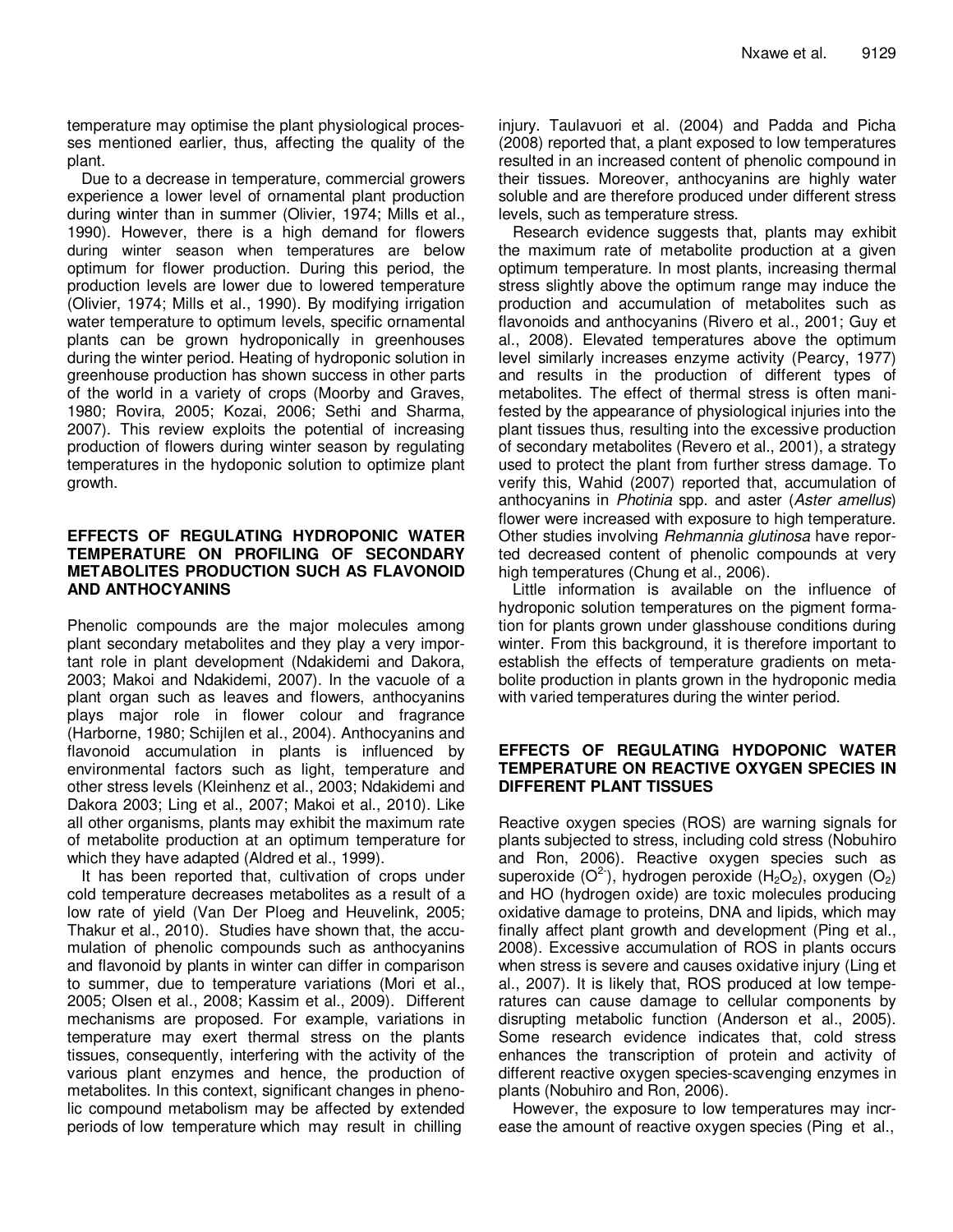2008), an antioxidant strategic defence mechanism enabling plants to adapt to heat stressed environments. The ROS-scavenging mechanisms have an important role in protecting plants against temperature stresses (Miller et al., 2006).

Accordingly, ROS production is increased by oxidative stress under unfavourable environmental conditions such as those involving temperature changes to extreme limits (Gechev et al., 2006). The accumulation of ROS in plants can lead to many physiological injuries of tissues, loss of membrane integrity and chlorophyll bleaching (Xu et al., 2006; Liu and Pang, 2010). Furthermore, ROS is accredited for decreasing membrane stability and facilitating lipid peroxidation (Sairam et al., 2002).

Generally, most plants display their antioxidative enzyme activities at a temperature of 25°C (Peltzer et al., 2002). However, the exposure of plants to low temperature may increase the amount of ROS as an antioxidant strategic defence mechanism enabling plants to adapt in low temperature stressed environments (Ping et al., 2008). Studies conducted in low temperature environments revealed reductions in enzymatic activation energies due to production of ROS (Peltzer et al., 2002).

Many scholars have indicated that high temperatures may enhance the production of ROS including singlet oxygen (O<sub>2</sub>), superoxide radical (O<sup>2-</sup>), hydrogen peroxide  $(H<sub>2</sub>O<sub>2</sub>)$  and hydroxyl radical (OH<sup>-</sup>) (Liu and Huang, 2000; Suzuki and Mittler, 2006). These may cause lipid peroxidation and pigments membrane instability (Xu et al., 2006; Lopez-Vazquez et al., 2007), then, negatively affecting plant metabolism and limiting growth and yield (Sairam and Tyagi, 2004). In heated environments, the protection against oxidative stress is an important component in determining the survival of a plant under heat stress (Gong et al., 1997; Dat et al., 1998). Assessing the accumulation of ROS in glasshouse grown plants under different hydroponic temperature regimes will enable us to understanding how ROS can affect growth and development of such plants grown under a controlled environment during winter period. Further research is necessary to establish the mechanisms involved in the production of antioxidants in cells exposed to heat stress.

## **EFFECTS OF REGULATING HYDROPONIC WATER TEMPERATURE ON NUTRIENT UPTAKE AND ACCUMULATION IN PLANT TISSUES**

Plant nutrients have a great potential for increasing yield and are capable of promoting plant growth (Ndakidemi and Semoka, 2006). Nutrient uptake and accumulation in plant tissues may be influenced by temperature, amongst various other environmental factors (Reay et al., 1999; Aðalsteinsson and Jensén, 2006). Calatayud et al. (2008) revealed that, in most plant species, nutrient uptake by roots decreased at low temperatures. Temperatures of growth media may influence chemical reaction rates of nutrients in the solution, nutrient transport in the medium, physiological aspects related to ion uptake rate and functioning of soil microbial communities (Pregitzer and King, 2005). Therefore, it is of paramount importance to regulate hydroponic solution temperatures in situations whereby, plants are grown in a controlled environment during winter months. Optimizing temperature in the growth medium can be achieved by warming the nutrient solution (Morgan et al., 1980).

Studies have shown that, elevated temperatures increased nutrient uptake in cucumber (*Cucumis sativus* L.) and enhanced plant growth leading to significant increase in yield (Daskalaki and Burrage, 1998). Experiments involving Jojoba (*Simmondsia chinensis*) showed that, the uptake rate of N, P, K, Na, Fe, Mn and Zn were significantly reduced at low temperatures compared with those exposed to temperatures as high as 33°C (Reyes et al., 1977). Furthermore, nutrient concentrations in roots were similarly higher in plants grown at 33°C than at 21 or 27°C (Reyes et al., 1977)**.** Studies by Hood and Mills (1994) and Scoltzfus et al. (1998) showed that, increasing temperature from 15 to 29°C increased uptake of P, K, Ca, Mg, Fe, Mn, Zn and B and finally, the plant growth. Nutrient uptake, especially N in pine (*Pinus sylvestris* L.) increased with increasing root temperature from 8 to 16°C (Vapaavuori et al., 1992). In cucumber (*C. sativus* L.), uptake of N, P, K, Ca and Mg was increased when the temperature was raised in a closed hydroponic system from 12 to 20°C (Daskalaki and Burrage, 1998).

On the other hand, low temperatures are known to induce B deficiency and leaf damage in crop plants (Huang et al., 2005). For example in cucumber, low temperature (10°C) doubled nitrate accumulation in the root zone when compared with the root zone temperatures of 18 and 26°C (Kim et al., 2002). This was probably due to restricted mobility and volatilisation of nitrates at low temperatures (Thomas and Kissel, 1970), depending on the type of nutrients. Nutrient uptake for plants grown in glasshouses may be positively and adversely affected by manipulating the hydroponic solution temperature to the optimum level. Studies should therefore be conducted to establish the optimum temperatures to meet nutrient uptake demands of specific plants during winter season.

# **EFFECTS OF VARYING HYDROPONIC WATER TEMPERATURE ON CHLOROPHYLL PIGMENTATION**

Colour pigmentation in plants, especially chlorophyll is important to their growth and development. The amount of chlorophyll formed in plants is strongly influenced by environmental factors including temperature changes (Hauvax and Lannoye, 1984; Tian et al., 1996; Shvarts et al., 1997; Yun et al., 1998; Kleinhenz et al., 2003). The influence of temperature on chlorophyll formation involves several mechanisms. At optimum temperatures, the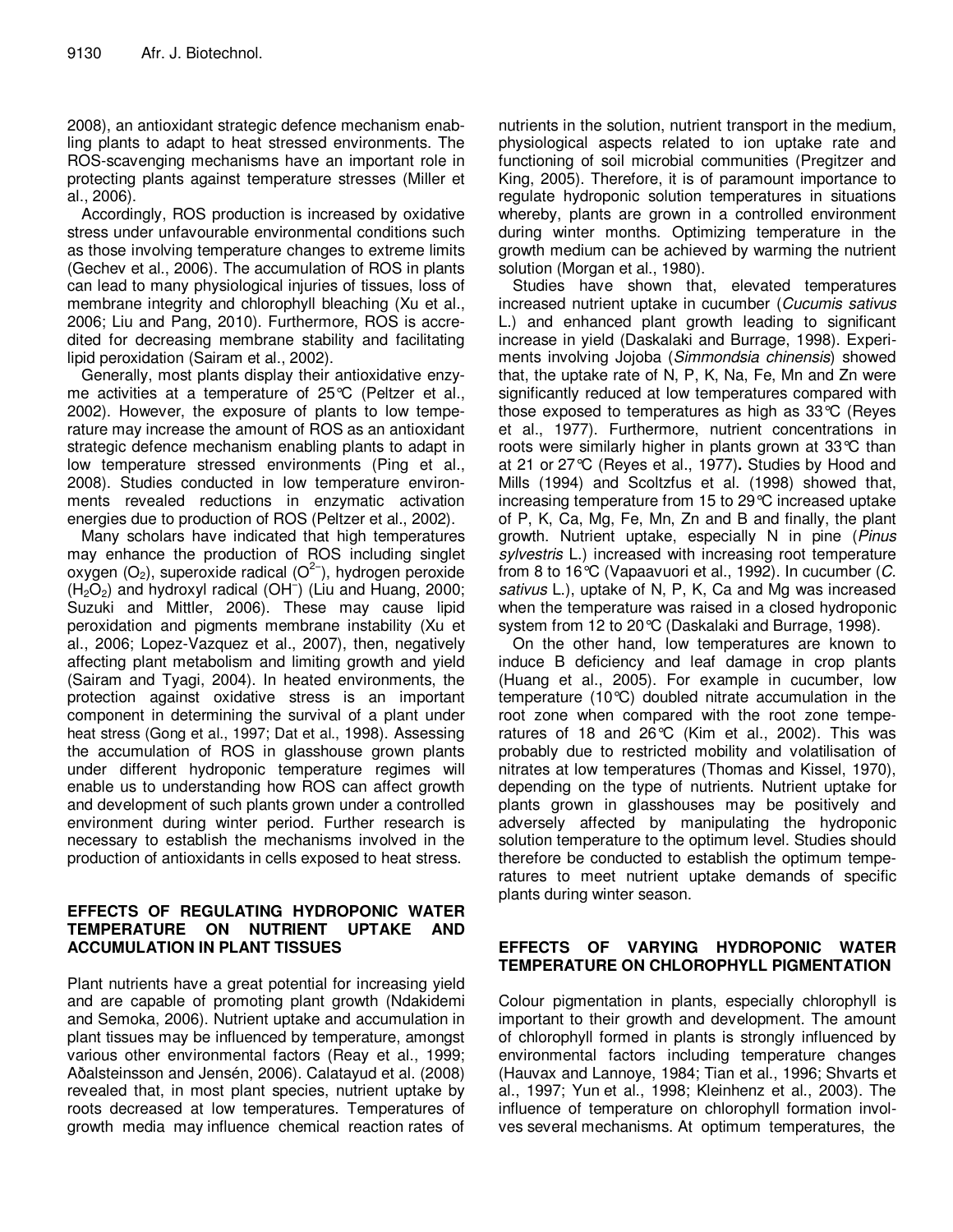synthesis of metabolites such as carbohydrates may be enhanced, thus, leading to increased chlorophyll in the leaves (Reay et al., 1998; Al-Hamdani and Ghazal, 2009). Scientific evidence points out that, plants subjected to various levels of stress (high temperatures) can damage their cells and eventually affect chlorophyll quality (López-Ayerra et al., 1998). Vu and Yelenosky (1987) reported that, the amount of chloroplast proteins tends to drop with increasing growth temperatures. The experiments involving testing of maize at various temperatures revealed that, their exposure to higher temperatures triggered membrane damage and lowered the chlorophyll concentration in the plant tissues (Yang et al., 1996). In barley (*Hordeum vulgare* L.), other researchers (Ilík et al., 2000) reported plasmalema and chloroplast membrane damage, loss in cell permeability, thylakoids burst and the formation of condensed structures due to high temperature. Funamonto et al. (2003) also showed that, in broccoli (*Brassica oleracea*), chlorophyll degradation by heat treatment was mainly due to the suppression of chlorophyll peroxidase activities in microsomes and cytosol.

Low temperature treatments may also affect chlorophyll quality in plants as the cells are subjected to cold stress (López-Ayerra et al., 1998). Studies have shown that, orange trees (*Citrus sinensis* L. Osbeck) grown under low temperatures contained less chlorophyll than those grown at high temperatures (Vu and Yelenosky, 1987). In spinach (*Spinacia oleracea* L.), lipid peroxidation and chlorophyll levels were reduced by cold temperatures (López-Ayerra et al., 1998) by a mechanism which involved shrinking and damaging of the elastic cells due to cold stress. Generally, when plants are subjected to low temperature stress, the development of chlorotic bands on leaves may appear (Vu and Yelenosky, 1987). Under such circumstances, a decrease in chlorophyll content may be a consequence of oxidative stress which leads to chlorophyll deficiency (Bacelar et al., 2006). With regard to thermo regulation in hydroponic systems, no information is available on the influence of temperatures on the production of chlorophyll pigments in plants grown during the winter period.

#### **POSSIBLE EFFECTS OF REGULATING HYDROPONIC WATER TEMPERATURE REGIMES ON THE PHOTOSYNTHESIS RATE**

Temperature is an important environmental factor to plants, which directly influences their photosynthetic functions (Vu and Yelenosky, 1987; Collatz et al., 1991; Williams and Black, 1993; Ling et al., 2007). An increase in temperature to optimum levels may favourably shift electron transport and make the plant to synthesise adequate metabolites such as carbohydrates thus, leading to optimum growth (Piere and Urs, 2005). It is well known that, warm temperature conditions affect plant growth structures including all physiological processes in plants

such as membrane structure, stomatal conductance and protein synthesis. The low temperature effects on photosynthesis may include changes in stomatal and nonstomatal characteristics (Pearcy, 1977; Berry and Bjorkman 1980; Vu and Yelenosky, 1987; Vierling, 1991; Calatayud et al., 2008). Studies on olive plants showed that, low temperatures decreased photosynthesis and this was correlated to its influence on stomatal closure (Bacelar et al., 2006). Temperatures above the optimum levels may also damage various cell functions, as the photosynthesis process is very sensitive to heat stress (Piere and Urs, 2005). Similarly, photosynthesis can also be affected negatively by low root temperature (Calatayud et al., 2008).

According to Lambreva et al. (2005), stimulation of photosynthesis was observed at the growth temperature of 23 °C whereas, at 39 °C the effects of elevated  $CO<sub>2</sub>$  on photosynthesis was induced downward. Generally, increased temperature above the optimum limit may reduce photosynthetic rate (Wahid et al., 2007). For instance, in a study involving rice (*Oryza sativa* L.) plant, Mohammed and Tarpely (2009) indicated that, high temperatures had a negative effect on photosynthesis as well as various enzymes involved in the process. Uniformity of shoots and time to flower on plants is also increased by increasing photosynthetic photon flux (Quedado and Friend, 1978; Karlsson et al., 1989). However, information concerning the effects of hydroponic water temperature during winter on the photosynthesis rate on plants is rather limited in plants grown under glasshouse conditions. Therefore, it is important to document the influence of plants photosynthetic activities when exposed to hydroponic media of different temperature treatments*.* Such information could assist in developing adaptable hydoponic solution temperature for cultivating glasshouse plants with highly functional substances.

## **EFFECTS OF TEMPERATURE CHANGES IN HYDROPONIC WATER ON PLANT GROWTH AND DEVELOPMENT**

Water temperature is an important growth factor that may influence plant development in hydroponic systems. Therefore, it is beneficial to study the optimum temperature requirements for different crops grown in climates with adverse winter conditions. Water temperature plays a vital role in plant development (Chung et al., 2006). At optimum temperatures, water can nourish growth while at lower or high levels, plant growth can be negatively affected (He et al., 2002). In plants, water is required to maintain cell turgidity so as to ensure continuous column of moisture in the cells (Stewart and Dwyer, 1983; Noguchi and Terashima, 1997; Outlaw, 2003). It is also indispensable to the intracellular chemical processes that keep the plant growing (Outlaw, 2003; Yamori et al., 2006). Cold water may cause frost damage to plants by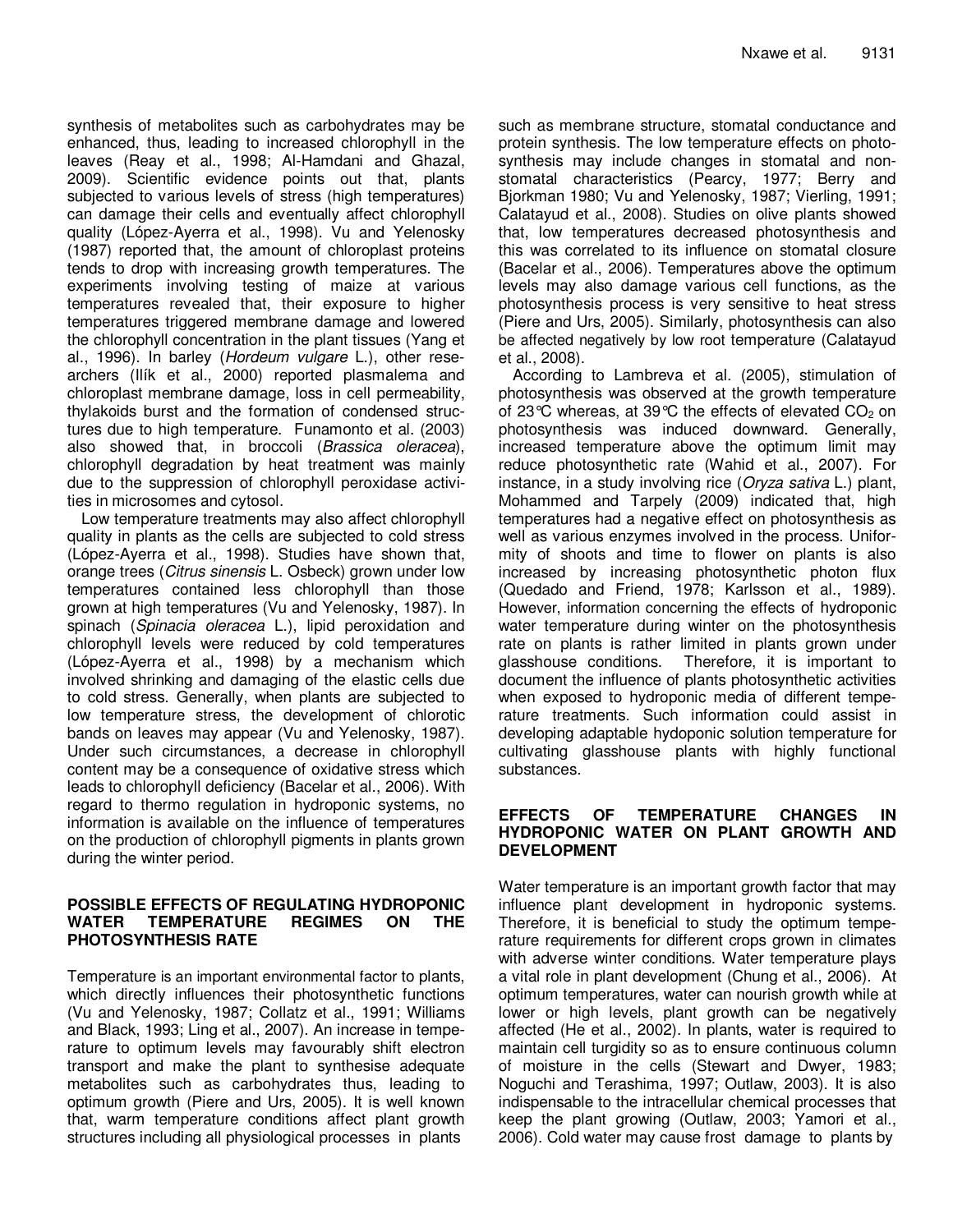forming sharp-edged ice crystals, which puncture cell walls. Studies have shown that, at lower temperatures (10°C), flower abortion in different plant species occurred because pollen and ovule fertility were highly sensitive to cold temperatures (Jakobsen and Martens, 1994; Dom´ınguez et al., 2005; Singh et al., 2008). In the flower industry, these effects on flower physiology can lead to a drastic reduction in economic yield (Diepenbrock, 2000; Thakur et al., 2010).

Temperature may also affect many other growth physiological processes at different developmental stages of the plant. Studies have shown that, most tender plants will grow well in temperatures ranging from 6 to 24°C and half-hardy plants from 10 to 18°C, whereas hardy plants may survive in temperature range of 7 and 16°C (Bubel, 2007; Gesch and Forcella, 2007). Therefore, when water temperatures drop below 6°C in such type of plants, thermal modifications can be essential to sustain growth.

The effects of temperature on vegetative plant growth and flower development will vary depending on the growth stage of the plant (Selander and Welander, 1984). In a glasshouse experiment the effect of temperature on *Primula vulgaris* showed that, an increasing temperature up to 18°C delayed flower opening and decreased the number of flowering shoots, whereas at a lower temperature (12°C) inhibition of flower development was overcome (Selander and Welander, 1984). In other studies involving *Aeschynanthus speciosus,* increasing the temperature from 12 to 21°C resulted in higher percentage of flowering plants with increased number of leaves formed (Welander, 1984). In separate studies, the number of days to flowering of *Centradenia inaequilateralis* and flower formation was significantly affected by increasing temperature (Tromp, 1984; Friis and Christensen, 1989; Zhu et al., 1997; Roh and Hong, 2007). Other studies conducted in the glasshouse to test the effect of temperature in *P. vulgaris*, showed that increasing the temperature to 18°C delayed flower opening and decreased the number of flowering shoots whereas at 12°C flower development was enhanced and the plant performed well (Selander and Welander, 1984; Roussopoulos et al.,1998). Similarly, studies on a different plant (*Chrysanthemum*) showed that, increasing temperature from 14 to 26°C delayed flowering for more than 30 days (Karlsson et al., 1989). In passion fruit (*Passiflora edulis*), temperatures ranging from 25 to 30°C limited flowering, while, temperatures ranging from 10 to 15°C reduced the yield of vegetative growth (Menzel et al., 1987). Therefore, it is important to establish other possible effects of regulating temperatures in the hydroponic solution on plant growth and development in the glasshouse during winter periods.

#### **CONCLUSIONS**

Temperature changes in hydroponic media may affect

the development of plants. Most plants are unable to grow at sub-optimum levels. When temperatures are not at optimum level, several physiological functions such as photosynthesis, chlorophyll formation and pigmentation, nutrient uptake, accumulation and synthesis of secondary metabolites in plants are affected. Thermo regulation of hydroponic solution in the glasshouse is a technique which can be used to optimise the production of flowers or flowering plants during winter periods.

#### **REFERENCES**

- Anderson MD, Prasad TK, Stewart CR (1995). Channge in isozyme profile of catalase, peroxidase and glutathione reductase during acclimation to chilling in mesocotyls of maize seedlings. Plant Physiol. 109:1247-1257.
- Aldred D, Magan N, Lane BS (1999). Influence of water and nutrients on growth and production of squalestatin S1 by a *Phoma sp.* J. Appl. Microbiol. 87: 842-848.
- Aðalsteinsson S, Jensén P (2006). Influence of temperature on root development and phosphate influx in winter wheat grown at different P levels. Physiol. Plant 80: 69-74.
- Bacelar EA, Santos DL, Moutinho-Pereira JM, Gonçalves BC, Ferreira HF, Correia CM (2006). Immediate responses and adaptative strategies of three olive cultivars under contrasting water availability regimes: Changes on structure and chemical compositions of foliage and oxidative damage. Plant Sci. 170: 596-605.
- Berry J, Bjorkman O (1980). Photosynthetic response and adaptation to temperature in higher plants. Annu. Rev. Plant Physiol. 31: 491-543.
- Bubel N (2007). The new seed-starters Handbook. Available online:http://www.green-seeds.com/pdf/seed\_starters.pdf p. 300.
- Calatayud A, Gorbe E, Roca D, Martínes PF (2008). Effects of two nutrient solution temperatures on nitrate uptake, nitrate reductase activity, NH<sub>4</sub><sup>+</sup> concentration and chlorophyll a fluorescence in rose plants. Environ. Exp. Bot. 64: 65-74.
- Chung I11M, Kim JJ, Lim JD, Yu CY, Kim SH, Hahn SJ (2006). Comparison of resveratrol, SOD activity, phenolic compounds and free amino acids in *Rehmannia glutinosa* under temperature and water stress. Environ. Exp. Bot. 56: 44-53.
- Collatz GJ, Ball TJ, Grivet C, Berry AJ (1991). Physiological and environmental regulation of stomatal conductance, photosynthesis and transpiration: a model that includes a laminar boundary layer. Agric. For. Meteorol. 54: 107-136.
- Daskalaki A, Burrage SW (1998). Solution temperarure and the uptake of water and nutrients by cucumber (*Cucumis sativus L*.). Acta Hort. 458:317-322.
- Dat JF, Foyer CH, Scott, IM (1998). Changes in salicylic acid and antioxidants during induction of thermo tolerance in mustard seedlings. Plant Physiol. 118: 1455-1461.
- Diepenbrock W (2000). Yield analysis of winter oilseed rape (*Brassica napus* L.): A review. Field Crops Res. 67: 35-49.
- Engels C, Munkle L, Marschner H (1992)**.** Effect of root zone temperature and shoot demand on uptake and xylem transport of macronutrients in Maize (*Zea mays* L.). J. Exp. Bot. 43: 537-547.
- Frantz JM, Cometti NN, Bugbee B (2004). Night temperature has a minimal effect on respiration and growth rapidly growing plants. Ann.
- Bot. 94: 155-166.<br>Friis K, Christensen OV (1989). Flowering of *Centradenia Inaequilateralis* 'Cascade' as influenced by temperature and photoperiod. Sci. Hortic. 41: 125-130.
- Funamoto Y, Yamauchi N, Shigyo M (2003). Involvement of peroxidase in chlorophyll degradation in stored broccoli (*Brassica oleracea* L.) and inhibition of the activity by heat treatment. Postharvest Biol. Technol. 28: 39-46.
- Gechev TS, Van Breusegem F, Stone JM, Denev I, Laloi C (2006). Reactive oxygen species as signals that modulate plant stress responses and programmed cell death. BioEssay, 28: 1091-1101.
- Gesch RW, Forcella F (2007). Differential sensitivity to temperature of Cuphea vegetative and reproductive growth. Ind. Crops and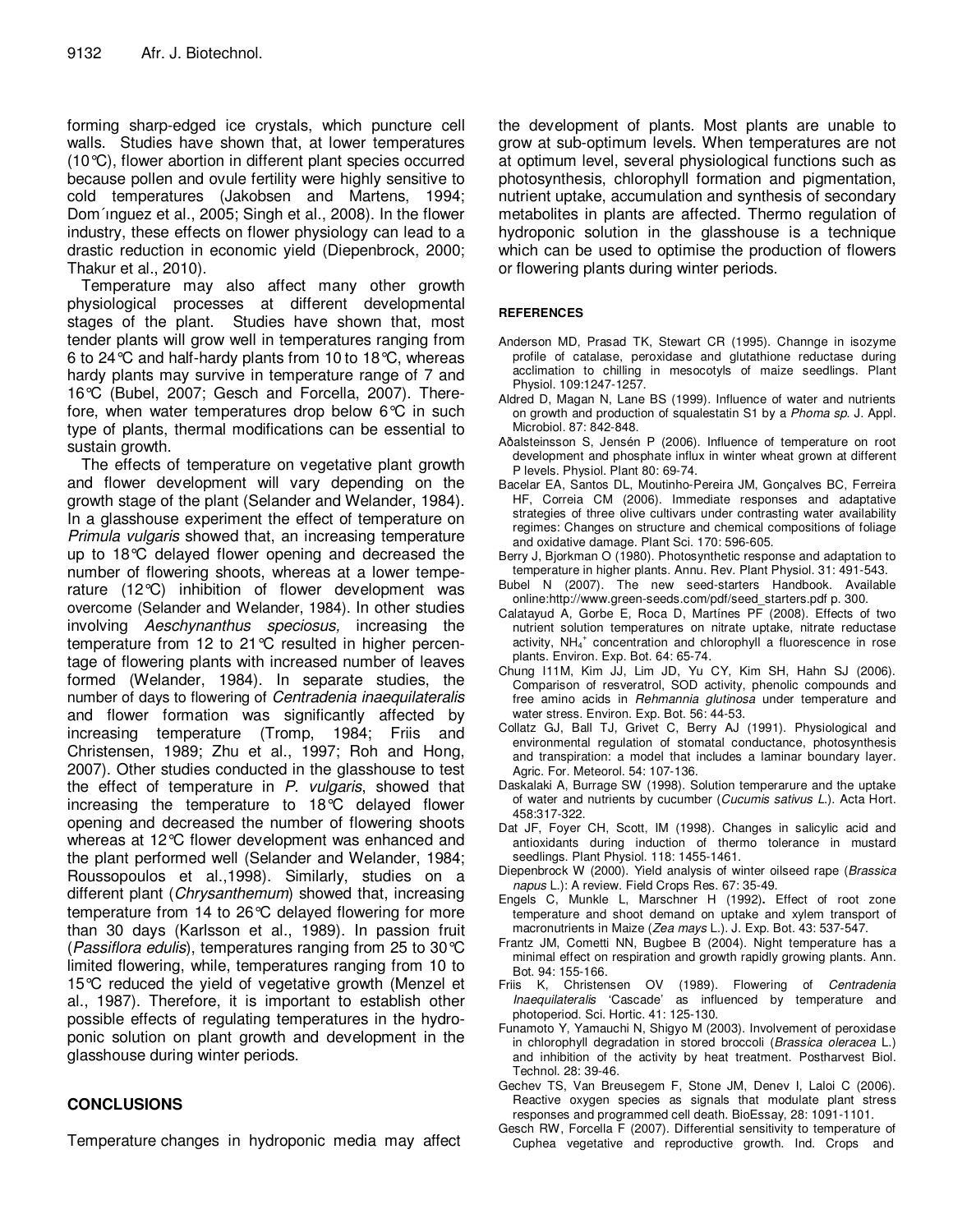Products,25: 305-309.

- Gonzàlez-Meler MA**,** Ribas-Carbo M**,** Giles L**,** Siedow JN (1999). The effect of growth and measurement temperature on the activity of the alternative respiratory pathway. Plant Physiol. 120: 765-772.
- Guy C, Kaplan F, Kopka J, Selbig J, Hincha DK (2008). Metabolomics of temperature stress. Physiol. Plant. 132: 220-235.
- He L, Nada K, Kasukabe Y, Tachibana S (2002). Enhanced susceptibi**l**ity of photosynthesis to low-temperature photo inhibition due to interruption of chill-induced increase of S-adenosylmethionine decarboxyllase activity in leaves of Spinach (*Spinach oleraceae* L)*.* Plant Cell Physiol. 43: 196-206.
- Hood TM, Mills HA (1994). Root-zone temperature affects nutrient uptake and growth of snapdragon. J. Plant Nutr. 17: 279-291.
- Huang L, Ye Z, Bell RW, Dell B (2005). Boron nutrition and chilling tolerance of warm climate crop species. Ann. Bot. 96: 755-767.
- Havaux M, Lannoye R (1984). Effects of chilling temperatures on prompt and delayed chlorophyll fluorescence in maize and barley leaves. Photosynthetica, 18: 117-127.
- Ilík PR, Kouřil R, Fiala J, Nauš J, Vàcha F (2000). Spectral characterization of chlorophyll fluorescence in barley leaves during linear heating. Analysis of high-temperature fluorescence rise around 60°C. J. Photochem. Photobiol. Biol. 59: 103-114.
- Jakobsen HB, Martens H (1994). Influence of temperature and ageing of ovules and pollen on reproductive success in *Trifolium repens* L. Ann. Bot. 74: 493-501.
- Karlsson MG, Heins RD, Erwin JE, Berghage RD, Carlson WH, Biernbaum JA (1989). Irradiance and temperature effects on time of development and flower size in *Chrysanthemum.* Sci. Hortic. 39: 257- 267.
- Kassim A, Poette J, Paterson A, Zait D, McCallum S, Woodhead M, Smith K, Hackett C, Graham J (2009). Environmental and seasonal influences on red raspberry anthocyanin antioxidant contents and identification of quantitative traits loci (QTL). Mol. Nutr. Food Res. 53:625-634.
- Kim TH, Chun YT, Kim KY, Chung SJ (2002). Root zone temperature effects on nitrate assimilation and xylem transport in hydroponically grown cucumber plants. Acta Hort. 588: 59-62.
- Kleinhenz MD, French DG, Gazula A, Scheerens JC (2003). Variety, shading and growth stage effects on pigment concentration in Lettuce grown under contrasting temperature regimes. HortTechnol. 13: 677- 683.
- Kozai T (2006). Closed systems for high quality transplants using minimum resources. Plant Tiss. Cult. Eng. 6: 275-312.
- Lambreva M, Stoyanova-Koleva D, Baldjiev G, Tsonev T (2005). Early acclimation apparatus of bean plants during short-term exposure to elevated CO<sub>2</sub> concentration under high temperature and light intensity. Agric. Ecosyst. Environ. 106: 219-22.
- Ling S, Zhan S, Shu- Lan S, Chang- Lian P, Xiao-Jing W, Zhi-Fang L (2007). Antioxidation of anthocynanins in photosynthesis under high temperature stress. J. Integr. Plant Biol. 49: 1341-1351.
- Liu F, Pang SJ (2010). Stress tolerance and antioxidant enzymatic activities in the metabolism of the reactive oxygen species in two intertidal red algae *Grateloupia turuturu* and *Palmaria palmata*. J. Exp. Mar. Biol. Ecol. 382: 82-87.
- Liu X, Huang B (2000). Heat stress injury in relation to membrane lipid peroxidation in creeping bent grass. Crop Sci*.* 40: 503-510.
- López-Ayerra B, Murcia MA, Garcia-Carmona F (1998). Lipid peroxidation and chlorophyll levels in spinach during refrigerated storage and after industrial processing. Food Chem. 61: 113-118.
- Macduff JH, Wild A, Hopper MJ, Dhanoa MS (1986). Effects of temperature on parameters of root growth relevant to nutrient uptake: Measurements on oilseed rape and barley grown in flowing nutrient solution. Plant Soil. 94: 321-332.
- Makoi JHJR, Belane A, Chimphango, Dakora FD (2010). Seeds flavonoids and anthocyanins as markers of enhanced plant defence in nodulated cowpea (*Vigna unguiculata* L. Walp.). Field Crops Res. 118: 21-27.
- Makoi JHJR, Ndakidemi PA. (2007). Biological, ecological and agronomic significance of plant phenolic compound in rhizosphere of the symbiotic legumes. Afr. J. Biotechnol. 6: 1358-1368.
- Markwell JP, Danko SJ, Bauwe H, Osterman J, Gorz HJ (1986). A temperature- sensitive chlorophyllb- deficient mutant osf Sweetclover

(*Melilotus alba*). Plant Physiol. 81: 329-334.

- Menzel CM, Simpson DR, Winks CW (1987). Effect of temperature on growth, flowering and nutrient uptake of three passion fruit cultivars and low irradiance. Sci. Hortic. 31: 259-268.
- Mohammed AR, Tarpley L (2009). High night time temperatures affect rice productivity through altered pollen germination and spikelet fertility. Agric. For. Meteorol*.* 149: 999-1008.
- Moorby J, Graves CJ (1980). Root and air temperature effects on growth and yield of tomatoes and lettuce. Acta Hort. 98: 29-44.
- Miller G, Shulaev V, Mittler R (2008). Reactive oxygen signalling and aboitic stress. Physiol. Plant. 133: 481-489.
- Mills PJW, Smith IE, Marais G (1990). A greenhouse design for a cool subtropical climate with mild winters based on microclimatic measurements of protected environments. Acta Hort. 281: 83-94.
- Morgan JV, Moustafa AT, Tan A (1980). Factors affecting the growing on stages of Lettuce and *Chrysanthemum* in nutrient solution culture. Acta Hort. 98: 253-262.
- Mori K, Sugaya S, Gemma H (2005). Decreased anthocyanin biosynthesis in grape berries grown under elevated night temperature condition. Sci. Hortic. 105: 319-330.
- Ndakidemi PA, Semoka JMR (2006). Soil fertility survey in western Usambara Mountains, northern Tanzania. Pedosphere. 16: 237-244.
- Ndakidemi PA, Dakora FD (2003). Legume seed flavonoids and nitrogenous metabolites as signals and protectants in early seedling development. Funct. Plant Biol. 30: 729-745.
- Nobuhiro S, Ron M (2006). Reactive oxygen species and temperature stresses: A delicate balance between signal and destruction. Physiol. Plant. 126: 45-51.
- Noguchi K, Terashima I (1997). Different regulation of leaf respiration between *Spinacia oleracea*, a sun species, and *Alocasia odora*, a shade species. Physiol. Plant. 101: 1-7.
- Olivier OJ (1974). All-year-round vegetable production without protection and future prospects in South Africa. Acta Hort. 42: 353- 362.
- Olsen KM, Slimestad R, Lea US, Brede C, Løvdal T, Ruoff P, Verheul M, Lillo C (2008). Temperature and nitrogen effects on regulators and products of the flavonoid pathway: experimental and kinetic model studies. Plant Cell Environ. 32:286-299.
- Outlaw JrWH (2003). Integration of cellular and physiological functions of guard cells. Crit. Rev. Plant Sci. 22: 503-529.
- Padda MS, Picha DH (2008). Effects of low temperature storage on phenolic composition and antioxidant activity of sweetpotatoes. Postharvest Biol. Technol. 47: 176-180.
- Pearcy RW (1977). Acclimation of photosynthetic and respiratory carbon dioxide exchange to growth temperature in *Atriplex lentiformis* (Torr.). Plant Physiol. 59: 795-799.
- Peltzer D, Dreyer E, Polle A (2002). Differential temperature dependencies of antioxidative enzymes in two contrasting species: *Fagus sylvatica* and *Coleus blumei*. Plant Physiol. Biochem. 40: 141- 150.
- Pierre H, Urs F (2005). Growth at moderately elevated temperature alters the physiological response of the photosynthetic apparatus to heat stress in pea (*Pisum sativum*) leaves. Plant Cell Environ. 28: 302-317.
- Ping L, Wei-Guo S, Ke- Ping M (2008). Differential responses of the activities of antioxidant enzymes to thermal stresses between two invasive *Eupatorium Species* in China. J. Integr. Plant Biol. 50: 393- 401.
- Pregitzer KS, King JS (2005). Effects of soil temperature on nutrient uptake: nutrient acquisition by plants. Springer Berlin, Heidelberg, pp. 277-310.
- Quedado RM, Friend DJ (1978). Participation of photosynthesis in floral induction of the long day plant *Anagallis arvensis* L. Plant Physiol. 62: 802-806.
- Reay PF, Fletcher RH, Thomas VJG (1998). Chlorophylls, carotenoides and anthocynanin concentration in the skin of 'Gala' apples during maturation and the influence of foliar applications on nitrogen and magnesium. J. Sci. Food Agric. 76: 63-71.
- Reyes DM, Stolzy LH, Labanauskas CK (1977). Temperature and oxygen effects in soil on nutrient uptake in Jojoba seedlings. Am. Soc. Agron. 69: 647-650.
- Rhee GY, Gotham IJ (1981). The effect of environmental factors on